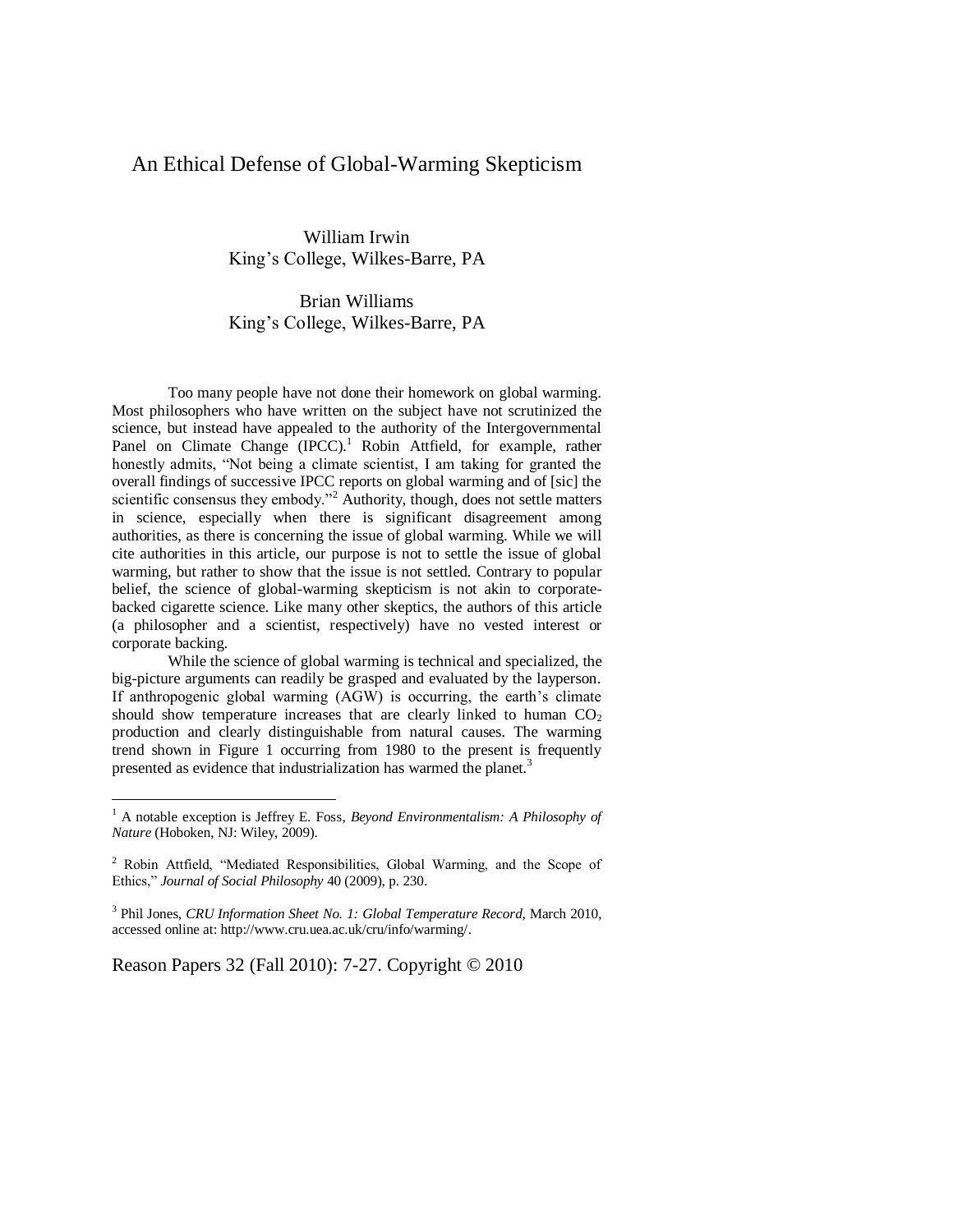

One problem with this claim, however, is that the slope and magnitude (about 0.4 to  $0.5^{\circ}$  C) of warming from 1980 to the present is virtually identical to the warming that occurred between 1910 and 1940, a period of warming that climatologists do not typically attribute to human activity, partly because it puts them at a loss to explain credibly the decline in temperature after 1940 when  $CO<sub>2</sub>$  concentrations were actually increasing.<sup>4</sup> If natural forces caused the 1910-1940 warming period, a rational and parsimonious explanation would be that natural forces also caused the most recent similar rise. As alluded to above, another related problem for AGW theory is that from 1940 to 1980 temperatures did not increase along with  $CO<sub>2</sub>$ concentrations in the way AGW theory would predict.<sup>5</sup>

<sup>&</sup>lt;sup>4</sup> Some proponents of AGW theory appeal to aerosols to explain the decline, but since aerosols are largely unknown both as to distribution and properties, they can be adjusted and fudged to "explain" anything. See Stephen E. Schwartz, Robert J. Charlson, Ralph A. Kahn, John A. Ogren, and Henning Rodhe, "Why Hasn't Earth Warmed as Much as Expected?" *Journal of Climate* 23 (2010), pp. 2453-64.

<sup>5</sup> Roy W. Spencer, *The Great Global Warming Blunder* (New York: Encounter Books, 2010), pp. 19-20.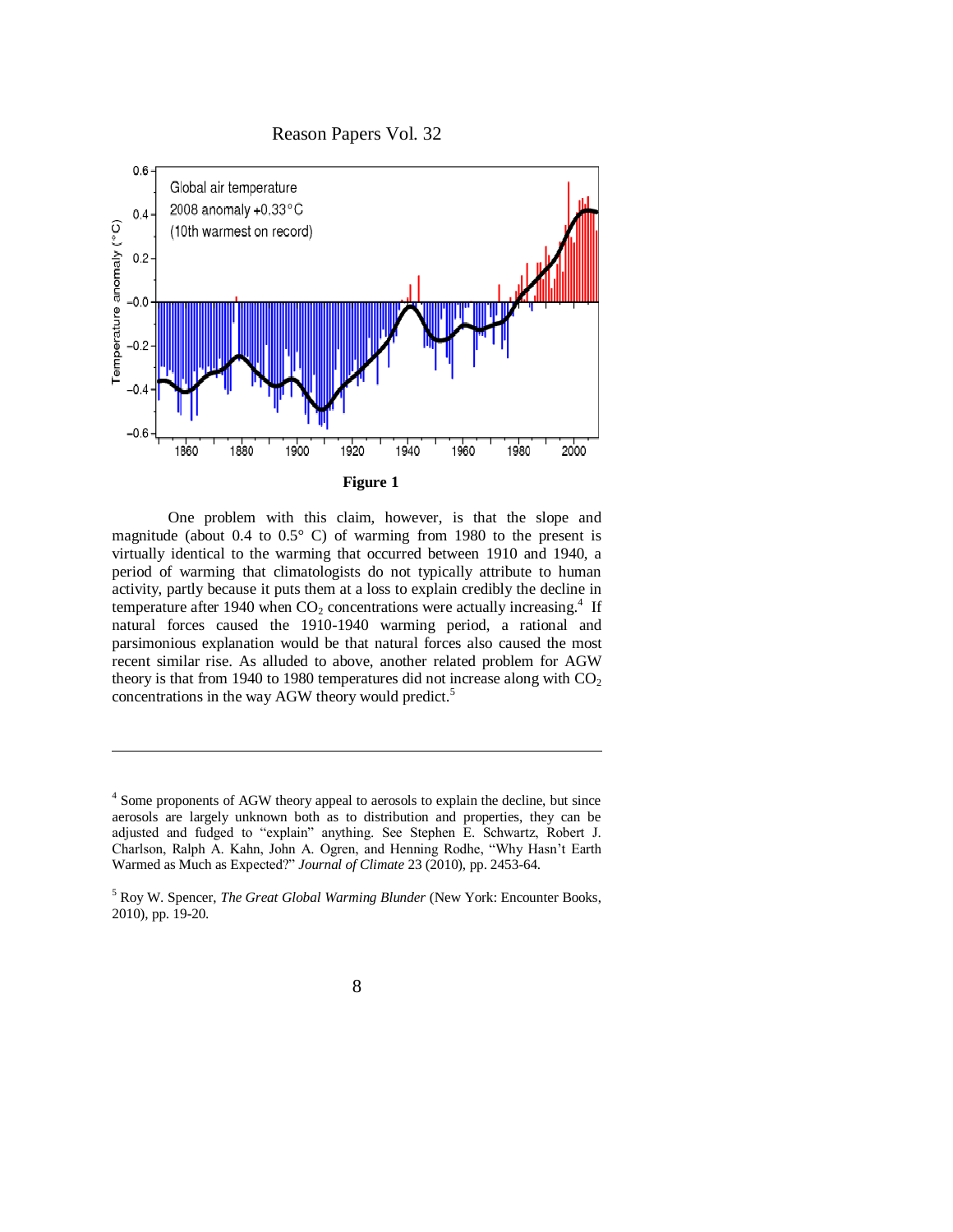As we broaden our view of the data, our reasons for skepticism increase. Figure 2 affords a broader perspective and hopefully a deeper appreciation of nature's power and ability to have an impact on climate.<sup>6</sup>



#### **Figure 2**

Figure 2 shows the temperature changes in central Greenland over thousands of years and illustrates that Earth's climate must have changed dramatically in the past. It is, therefore, reasonable to assume that it will change just as dramatically in the future. Climate change is the norm and not the exception. Furthermore, the present global warming of  $0.4$  to  $0.5^{\circ}$  C since 1980, indicated on the top right portion of the chart, is insignificant compared to historical occurrences  $(+10.0^{\circ} \text{ C})$ . Soon et al., for example, have shown large natural warming and cooling across broad geographical and climatic zones during the Medieval Warm Period (800-1300 A.D.) and the Little Ice

<sup>6</sup> Don J. Easterbrook, *Paleobotany and Paleoclimatology*, Western Institute for Study of the Environment Colloquium, October 30, 2008, accessed online at: [http://westinstenv.org/palbot/2008/10/30/global-cooling-is-here-evidence-for](http://westinstenv.org/palbot/2008/10/30/global-cooling-is-here-evidence-for-predicting-global-cooling-for-the-next-three-decades/)[predicting-global-cooling-for-the-next-three-decades/.](http://westinstenv.org/palbot/2008/10/30/global-cooling-is-here-evidence-for-predicting-global-cooling-for-the-next-three-decades/)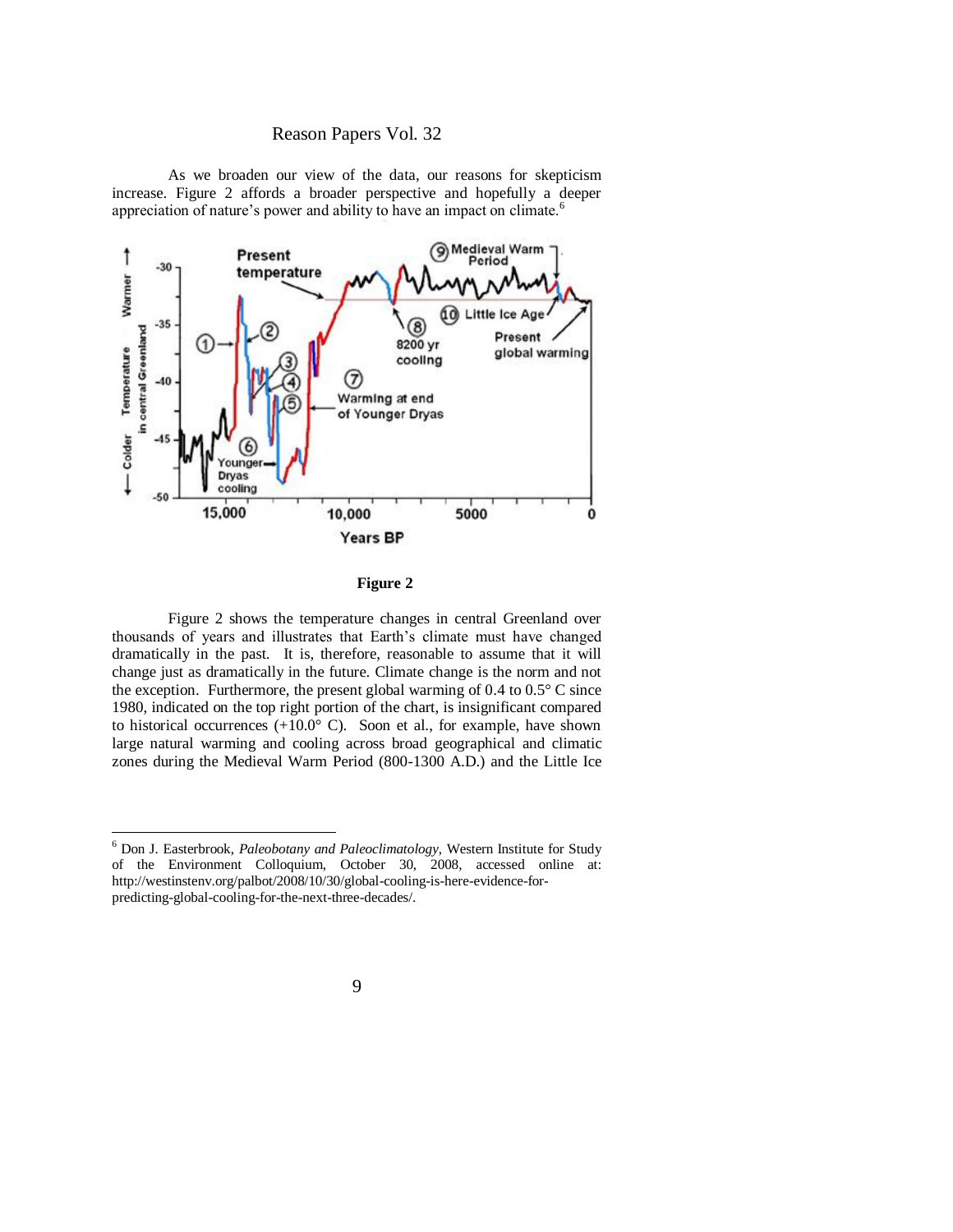Age (approximately 1300-1900 A.D.).<sup>7</sup> Consider Figure 2 with particular attention to the magnitude and speed of past changes relative to the magnitude and speed of the "present global warming" on the top right. It is certainly possible that whatever natural forces caused these large historical changes are still at work and could be responsible for recent changes.

Many factors influence climate. These include ocean currents, solar activity, clouds, and atmospheric humidity to name just a few. Influences on climate are not well understood, however, nor are the data always reliable. Figure 3 is a schematic of some of the factors that impact climate, presented here to demonstrate the incredible complexity of the system being discussed.<sup>8</sup>



**Flow Diagram for Climate Modeling, Showing Feedback Loops**

#### **Figure 3**

<sup>7</sup> Willie Soon, Sallie Baliunas, Craig Idso, Sherwood Idso, and David R. Legates, "Reconstructing Climatic and Environmental Changes of the Past 1000 Years: A Reappraisal,‖ *Energy & Environment* 14 (2003), pp. 233-96.

<sup>&</sup>lt;sup>8</sup> Alan Robock, "An Updated Climate Feedback Diagram," *Bulletin of the American Meteorological Society* 66 (1985), pp. 786-87.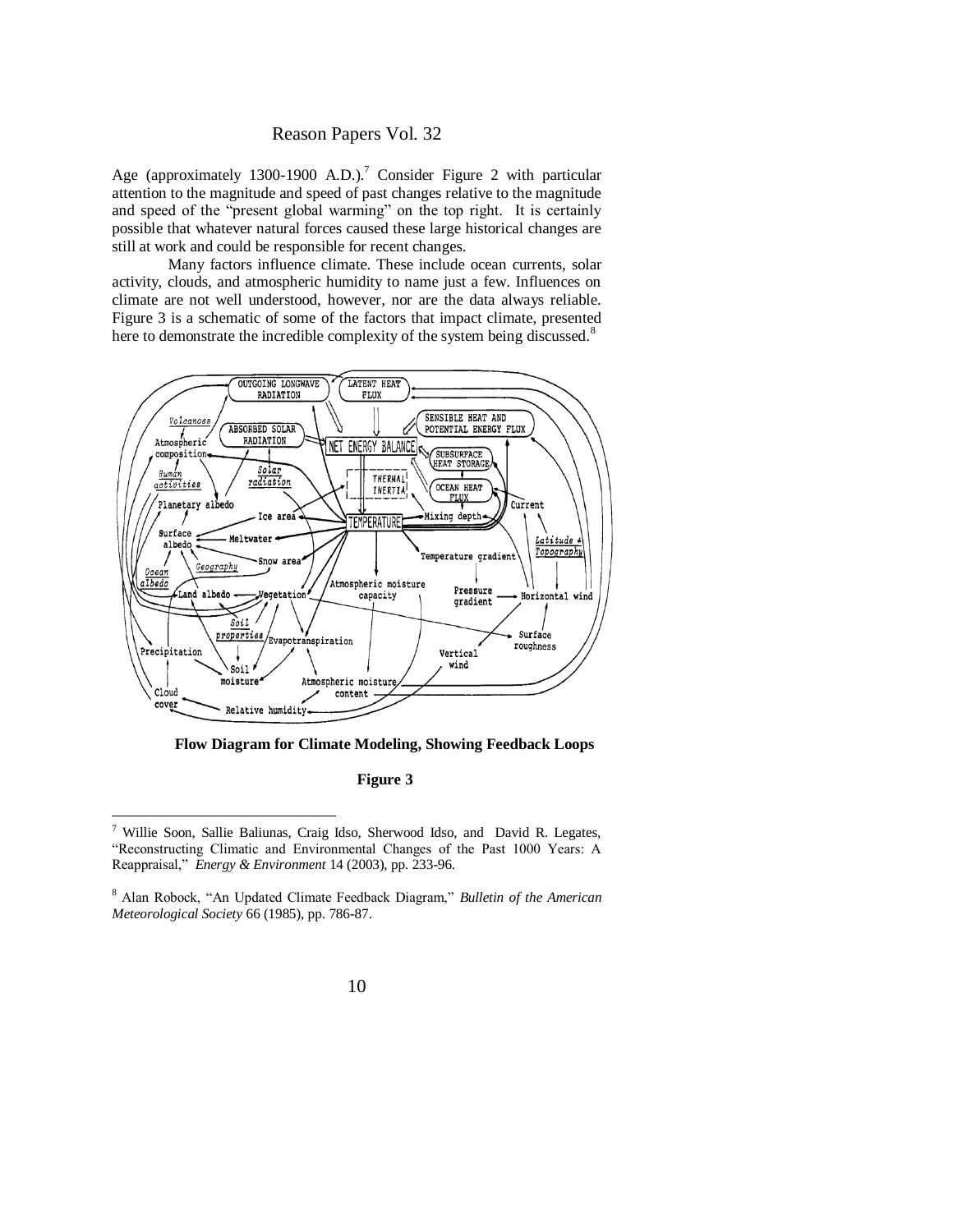This is not a smokescreen. Climate science is in its infancy, and it deals with chaotic systems. Indeed, scientists' current understanding of climate is so incomplete that it is simply impossible to measure and quantify the massive number of climate-impacting variables so as to filter out each influence and confidently attribute small temperature changes (of 0.5° C) to any one cause such as anthropogenic carbon dioxide production. Furthermore, models are not objective instruments; rather, they depend crucially on human interpretations and choices. Soon et al., for example, have spelled out some of the fundamental issues related to climate models, stressing not only the uncertainties but also the unknowns or gaps in our current knowledge. Indeed, it strains credulity to think that proponents of AGW theory have accurately projected the influence of all of these complex variables and as such have produced reliable computer modeling. Countless examples of refined or completely erroneous predictions by proponents of AGW theory over the last decade are testimony to the unreliability of those models.<sup>10</sup> In fact, the cause of the often-touted temperature rise between 1980 and the present (shown in Figure 1) has become contentious due to a lack of warming during the most recent ten years that does not fit with what models predicted.

Figure 4 shows that a trend line for the global average temperatures from 1999 to 2008 is roughly horizontal despite a continued rise in atmospheric  $CO_2$  concentrations.<sup>11</sup> This flat period was not predicted; it took proponents of AGW theory completely by surprise. Thus it is not good science for proponents of AGW theory to insist that human behavior has caused a few tenths of a degree temperature change when they failed to predict this recent flat period and as yet do not know its cause. Susan Solomon, a co-chair of the 2007 IPCC report, recently offered an unexpected

<sup>&</sup>lt;sup>9</sup> Willie Soon, Sallie Baliunas, Sherwood B. Idso, Kirill Y. Kondratyev, and Eric S. Posmentier, "Modeling Climatic Effects of Anthropogenic Carbon Dioxide Emissions: Unknowns and Uncertainties," *Climate Research* 18 (2001), pp. 259–75.

<sup>10</sup> See, e.g., David H. Douglass, John R. Christy, Benjamin D. Pearson, and S. Fred Singer, "A Comparison of Tropical Temperature Trends with Model Predictions," *International Journal of Climatology* 28 (2008), pp. 1693-1701.

<sup>&</sup>lt;sup>11</sup> J. Knight, J. J. Kennedy, C. Folland, G. Harris, G. S. Jones, M. Palmer, D. Parker, A. Scaife, and P. Stott, "Do Global Temperature Trends Over the Last Decade Falsify Climate Predictions?‖ *Bulletin of the American Meteorological Society* 90 (2009), S56–S57.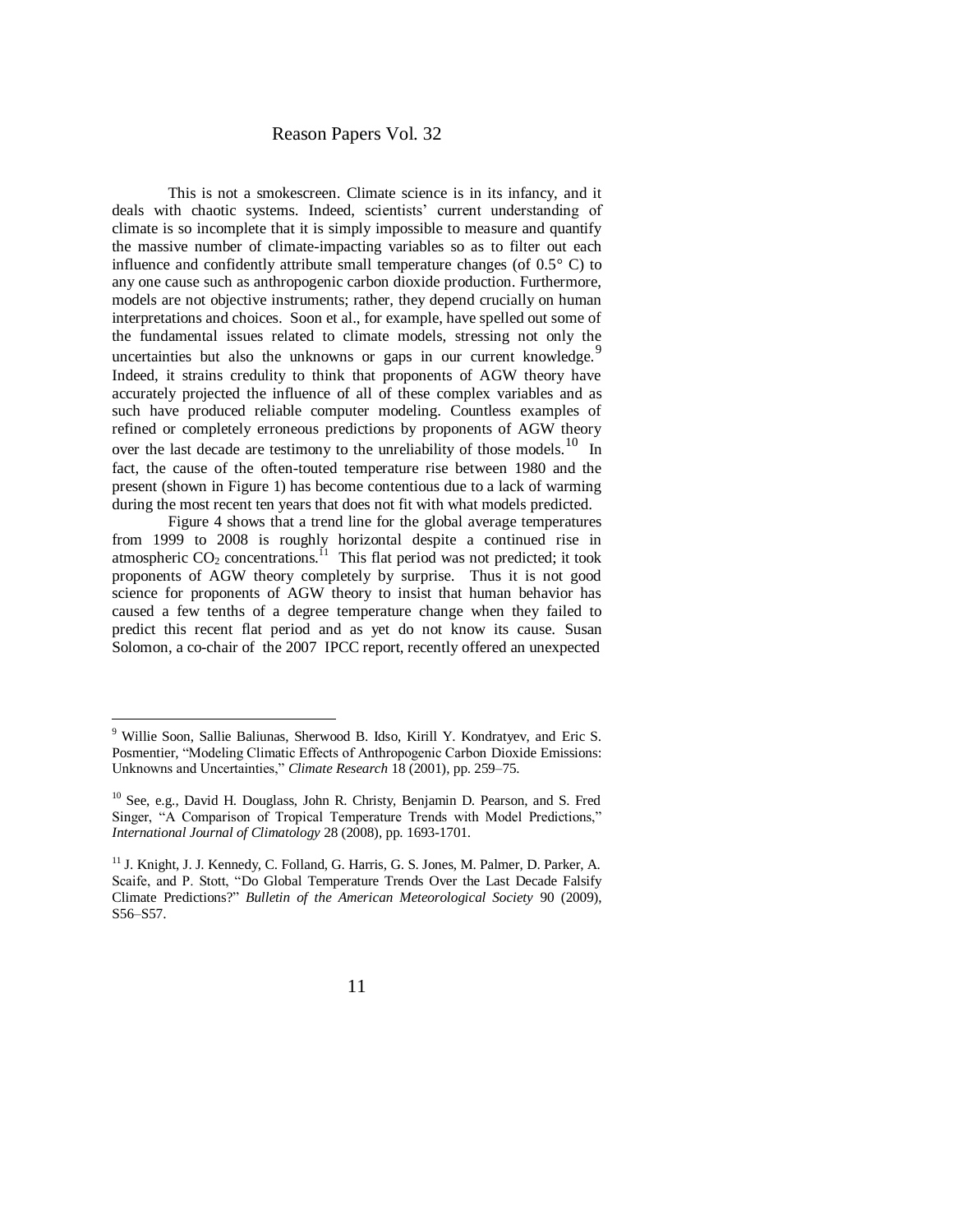



**Figure 4**

explanation of this flat period in the journal *Science*. <sup>12</sup> Solomon argues that ―[t]he decline in stratospheric water vapor after 2000 should be expected to have significantly contributed to the flattening of the global warming trend in the last decade.<sup>313</sup> Solomon refers to the flat period as the  $-10$ , 10, 10 problem. A 10% drop in water vapor, 10 miles up has had an effect on global warming over the last 10 years." $14$  That Solomon refers to a phenomenon that minimizes or halts global warming as a "problem" is in itself quite telling and reminiscent of the "travesty" discussed by Kevin E. Trenberth: "The fact is that we can't account for the lack of warming at the moment and it is a

 $12$  David Adam, "Water Vapour Caused One-Third of Global Warming in 1990s, Study Reveals," January 26, 2010, accessed online at: http://www.guardian.co.uk/environment/2010/jan/29/water-vapour-climatechange/print; Susan Solomon, Karen H. Rosenlof, Robert W. Portmann, John S. Daniel, Sean M. Davis, Todd J. Sanford, and Gian-Kasper Plattner, "Contributions of Stratospheric Water Vapor to Decadal Changes in the Rate of Global Warming," *Science* 327 (2010), p. 1219.

<sup>&</sup>lt;sup>13</sup> Solomon et al., "Contributions of Stratospheric Water Vapor to Decadal Changes in the Rate of Global Warming," p. 1219.

 $14$  Ibid.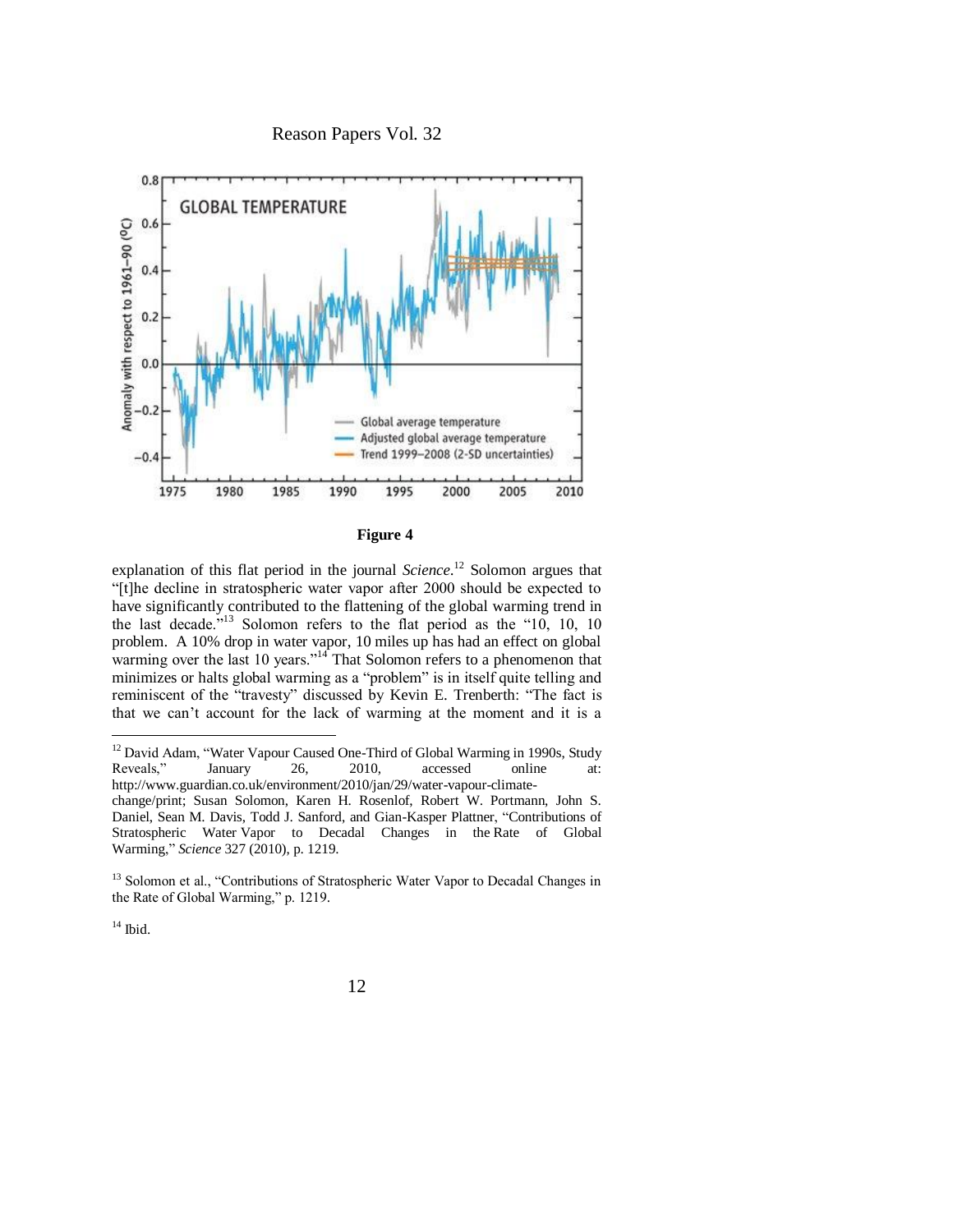travesty that we can't. The CERES data published in the August BAMS 09 supplement on 2008 shows there should be even more warming: but the data are surely wrong. Our observing system is inadequate.<sup>15</sup> Trenberth is head of the Climate Analysis Section at the National Center for Atmospheric Research, and he was a lead author of the 2001 and 2007 IPCC Scientific Assessment of Climate Change. The real travesty is that Trenberth has sought to defend AGW theory despite the fact that he clearly recognizes that AGW theory has been so off the mark in its prediction.

The unexpected thing about Solomon's explanation of the flat period is the role she attributes to water vapor. Carbon dioxide is a minor greenhouse gas and as such anthropogenic increases in atmospheric  $CO<sub>2</sub>$  should have a minimal impact on temperature. However, according to AGW theory,  $CO<sub>2</sub>$  is involved in a positive feedback loop with tropospheric water vapor. A positive feedback loop is something that amplifies the initial change (whereas a negative feedback diminishes the initial change). AGW theory requires  $CO<sub>2</sub>$ increases to cause a minor elevation in surface temperatures, resulting in a positive feedback loop by increasing tropospheric water vapor. This subsequent increase in water vapor, the main greenhouse gas, is hypothesized to cause the catastrophic global warming by absorbing additional heat. It is the theoretical increase in water vapor that is supposedly so damaging to the climate. But uncertainties surrounding water vapor, rainfall, and clouds  $16$  have led to wildly different and largely inaccurate computer model projections.

In her article Solomon says that "it was not clear if the water vapor decrease after 2000 reflects a natural shift, or if it was a consequence of a warming world. If the latter is true, then more warming could see greater decreases in water vapor, acting as a negative feedback to apply the brake on future temperature rise."<sup>17</sup> Here Solomon is invoking the possibility of stratospheric water vapor acting as a negative feedback loop and countering the positive feedback loop from increasing tropospheric water vapor.

Since water vapor is the predominant greenhouse gas, Solomon's findings show quite clearly that representing water vapor remains an unsolved

<sup>15</sup> Climategate Document Database—1255496484.txt, *Climategate*, accessed online at: [http://www.climate-](http://www.climate-gate.org/email.php?eid=1051&s=kwour%20observing%20system%20is%20inadequate)

[gate.org/email.php?eid=1051&s=kwour%20observing%20system%20is%20inadequate.](http://www.climate-gate.org/email.php?eid=1051&s=kwour%20observing%20system%20is%20inadequate)

<sup>16</sup> For discussion of the role clouds may play, see Spencer, *The Great Global Warming Blunder*, pp. 71-103.

<sup>&</sup>lt;sup>17</sup> Adam, "Water Vapour Caused One-Third of Global Warming in 1990s, Study Reveals"; Solomon et al., "Contributions of Stratospheric Water Vapor to Decadal Changes in the Rate of Global Warming," p. 1219.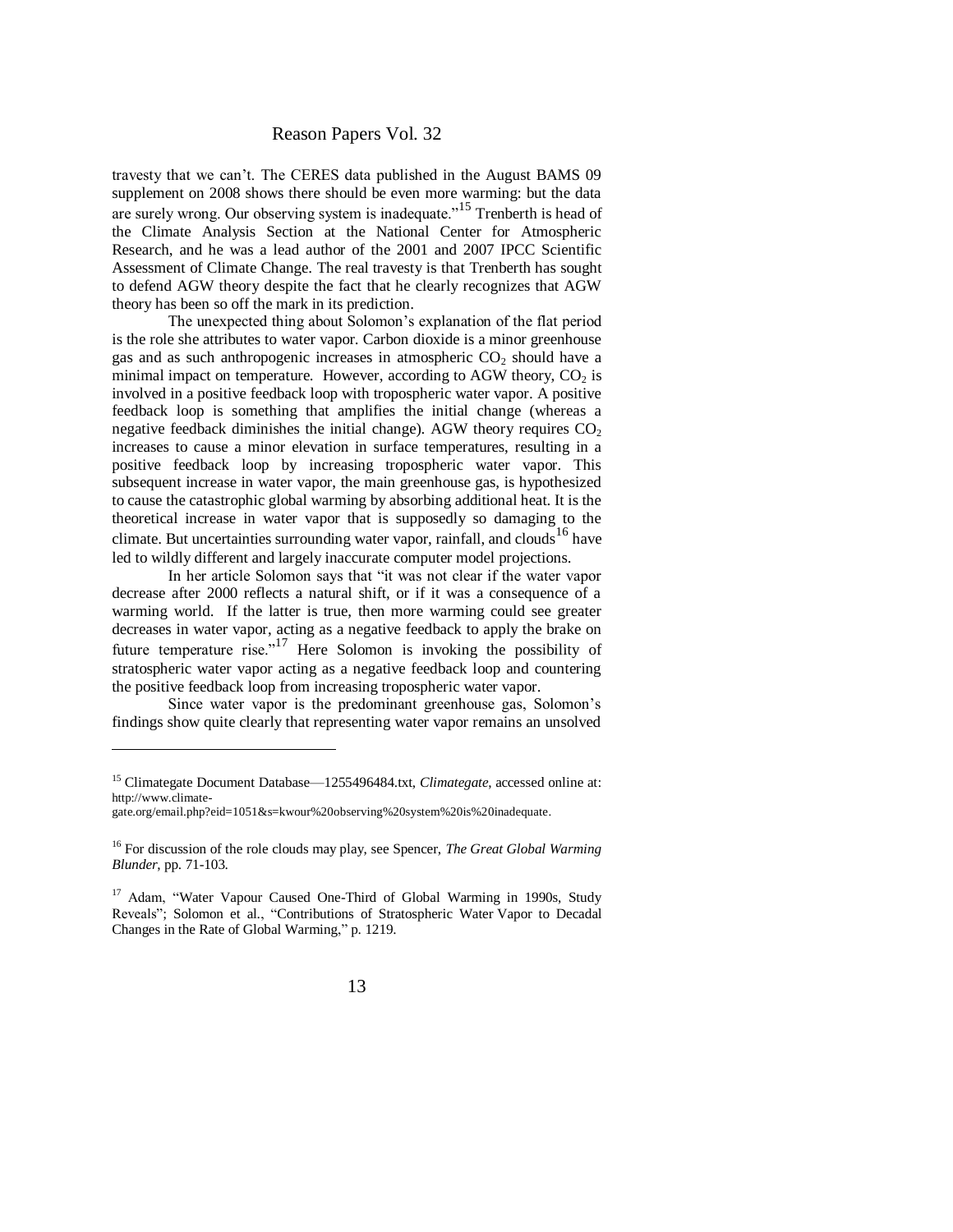problem. Until the relationships between water vapor and the physical processes involving rainfalls and clouds are better understood, it will be impossible to confirm the greenhouse effects of  $CO<sub>2</sub>$  with a reasonable degree of confidence.

Solomon, however, says "the new finding does not challenge the conclusion that human activity drives climate change," leaving us to wonder what would challenge the conclusion in her mind.<sup>18</sup> Solomon also suggests that changes in sea surface temperatures may have caused the unforeseen fluctuation in water vapor and the resultant flat period. While that is possible, it is more likely that human greenhouse gas contribution has a minor impact on climate compared to other factors, such as Earth's ocean cycles, which have caused climate change in the past without human help.

Correlations between global temperatures and ocean temperatures are to be expected since Earth's surface is predominantly water and much of its heat is contained in the oceans. Don J. Easterbrook, Professor Emeritus of Geology at Western Washington University, says the following about the Pacific Decadal Oscillation (PDO):

> The IPCC prediction of global temperatures,  $1^\circ$  F warmer by 2011 and 2° F by 2038, stand [sic] little chance of being correct. NASA's imagery showing that the Pacific Decadal Oscillation (PDO) has shifted to its cool phase is right on schedule as predicted by past climate and PDO changes. The PDO typically lasts 25-30 years and assures North America of cool, wetter climates during its cool phases and warmer, drier climates during its warm phases. The establishment of the cool PDO, together with similar cooling of the North Atlantic Oscillation (NAO), virtually assures several decades of global cooling and the end of the past 30-year warm phase. It also means that the IPCC predictions of catastrophic global warming this century were highly inaccurate.<sup>19</sup>

<sup>&</sup>lt;sup>18</sup> Solomon et al., "Contributions of Stratospheric Water Vapor to Decadal Changes in the Rate of Global Warming," p. 1219.

<sup>&</sup>lt;sup>19</sup> Don J. Easterbrook, *Global Research*, CA Centre for Research on Globalization, November 2, 2008, accessed online at: [http://www.globalresearch.ca/index.php?context=va&aid=10783.](http://www.globalresearch.ca/index.php?context=va&aid=10783)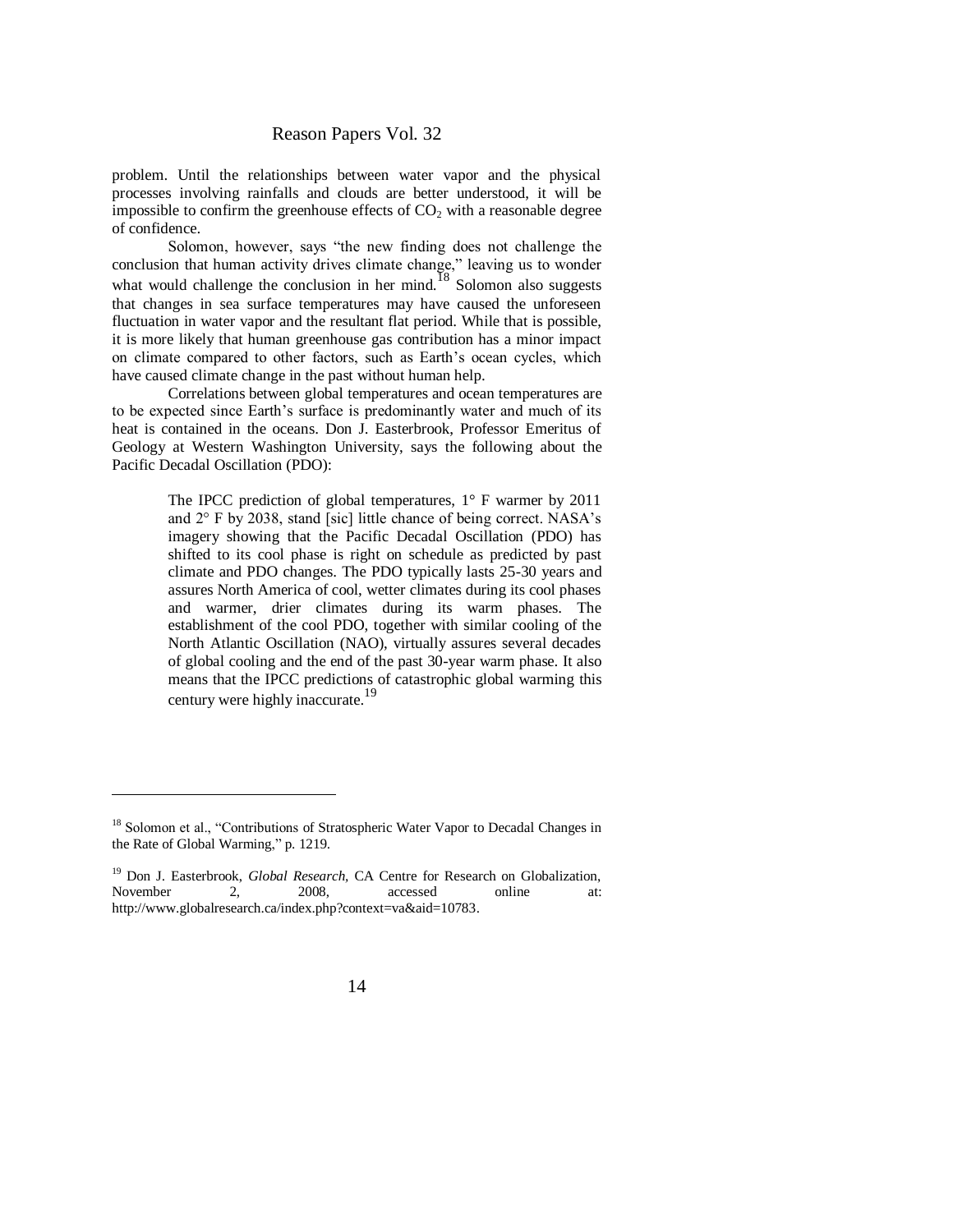Figure 5 shows the most recent oscillations of the PDO from warming to cooling along with a possible outcome to 2038 put forth by Easterbrook.<sup>20</sup>





According to Easterbrook, these ocean cycles alternate from warming to cooling approximately every 25-30 years and date back long before major anthropogenic  $CO<sub>2</sub>$  production. As Figure 5 shows, we are possibly at the beginning of a cooling cycle that could last for several decades.<sup>21</sup> But it is unlikely that several decades of cooling will end claims of catastrophic warming. When presented with the possibility of an extended cooling period, many proponents of AGW theory assert that the cooling

 $20$  Ibid.

 $21$  In fact, the PDO correlates well with the ups and downs of temperatures in the twentieth century. For a discussion of how the PDO and clouds may explain changes in climate, see Spencer, *The Great Global Warming Blunder*, pp. 109-23.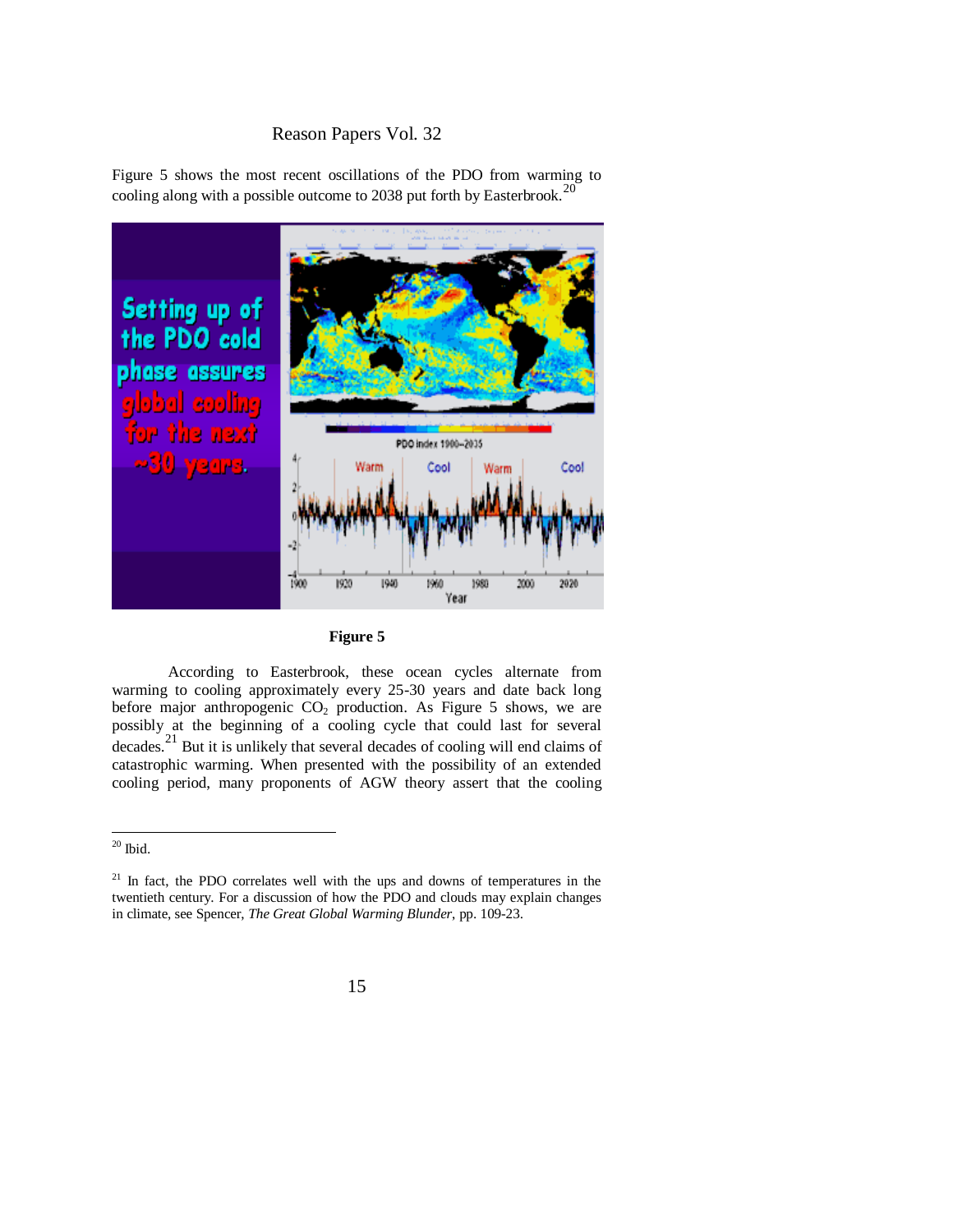would be much worse if it were not for the underlying warming.<sup>22</sup> We take issue with this response.

Everyone acknowledges that  $CO<sub>2</sub>$  is a greenhouse gas. Skeptics, however, believe that human contributions will likely not result in catastrophic warming, since combinations of other forces play a larger role in heating and cooling the planet. When proponents of AGW theory assert that the warming may be occurring beneath the cooling, this amounts to admitting the skeptic's position that there are other, more powerful factors that affect temperature and control the climate. It is inconsistent to say that anthropogenic infusions of  $CO<sub>2</sub>$  will control the climate and cause catastrophic warming one minute and the next minute to say that the influence of this same  $CO<sub>2</sub>$  is masked beneath larger factors.

Many leading proponents of AGW theory have predicted catastrophic warming, not imperceptible or inconsequential changes masked beneath larger trends. Among the more notable examples of catastrophe that come to mind are: intense hurricanes causing mass destruction, melting ice killing off polar bears, and rapidly rising oceans drowning cities. Figure 6 shows the frequency and intensity of land-falling hurricanes on the U.S. from 1851 to  $2005.<sup>23</sup>$  There has in fact been no appreciable increase in either the frequency or intensity during this time period. Not shown on the chart are years 2006 to 2009 during which hurricane frequencies actually dropped. Globally, levels are now the lowest they have been in about thirty years.

 $22$  Among others, Kyle Swanson says this in Michael Reilly's article, "Global Warming: On Hold?" *Discovery News*, March 2, 2009, accessed online at: [http://dsc.discovery.com/news/2009/03/02/global-warming-pause.html.](http://dsc.discovery.com/news/2009/03/02/global-warming-pause.html)

<sup>23</sup> Anthony Watts, *Watts Up With That?* [February 21, 2008, accessed online at:](../../../../Documents%20and%20Settings/cbiondi/Desktop/Reason%20Papers%2032%20backup/Watts,%20Watts%20Up%20With%20That%3f%20February%2021,%202008,%20accessed%20online%20at:%20http:/wattsupwiththat.com/2008/02/21/noaa-hurricane-frequency-and-global-warming-not-the-cause-of-increased-destruction)  [http://wattsupwiththat.com/2008/02/21/noaa-hurricane-frequency-and-global](../../../../Documents%20and%20Settings/cbiondi/Desktop/Reason%20Papers%2032%20backup/Watts,%20Watts%20Up%20With%20That%3f%20February%2021,%202008,%20accessed%20online%20at:%20http:/wattsupwiththat.com/2008/02/21/noaa-hurricane-frequency-and-global-warming-not-the-cause-of-increased-destruction)[warming-not-the-cause-of-increased-destruction/.](../../../../Documents%20and%20Settings/cbiondi/Desktop/Reason%20Papers%2032%20backup/Watts,%20Watts%20Up%20With%20That%3f%20February%2021,%202008,%20accessed%20online%20at:%20http:/wattsupwiththat.com/2008/02/21/noaa-hurricane-frequency-and-global-warming-not-the-cause-of-increased-destruction)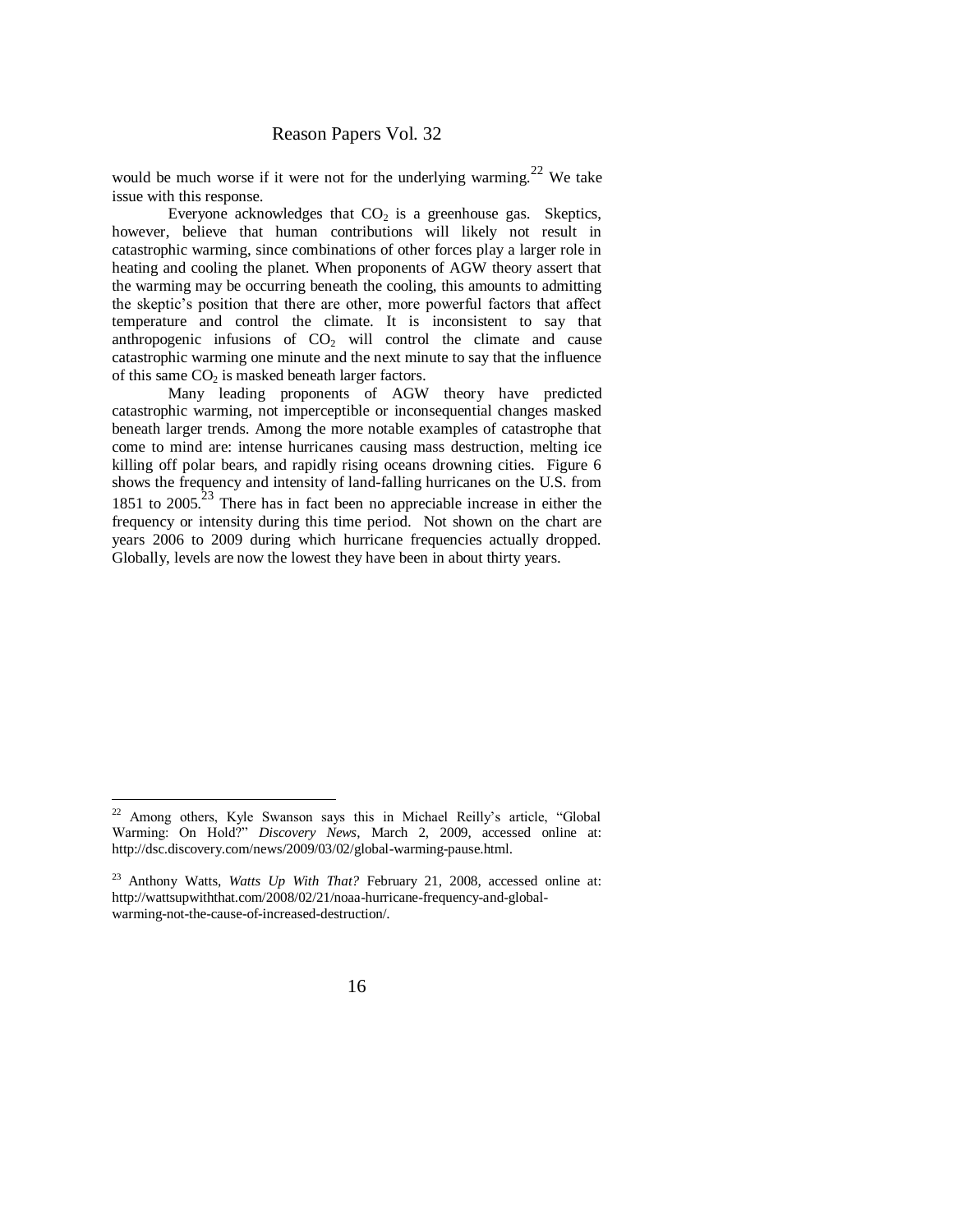



**Figure 6**

Sensational news has been made about melting sea ice in the Arctic (supposedly threatening polar bears<sup>24</sup>), while much less attention has been given to increasing sea ice in the Antarctic. Figure 7 shows the global sea ice area with seasonal variations from 1979 to 2008.<sup>25</sup> Contrary to what we have

 $24$  See counter-explanations in M. G. Dyck, W. Soon, R. K. Baydack, D. R. Legates, S. Baliunas, T. F. Ball, and L. O. Hancock, "Polar Bears of Western Hudson Bay and Climate Change: Are Warming Spring Air Temperatures the ‗Ultimate' Survival Control Factor?" *Ecological Complexity* 4 (2007), pp. 73-84; and J. Scott Armstrong, Kesten C. Green, and Willie Soon, "Polar Bear Population Forecasts: A Public-Policy Forecasting Audit,‖ *Interfaces* 38 (2008), pp. 382-405.

<sup>25</sup> Christopher Monckton, *SPPI Science and Public Policy Institute*, November 24, 2009, accessed online at: http://scienceandpublicpolicy.org/monthly\_report/sppi\_monthly\_co2\_report\_october.h tml.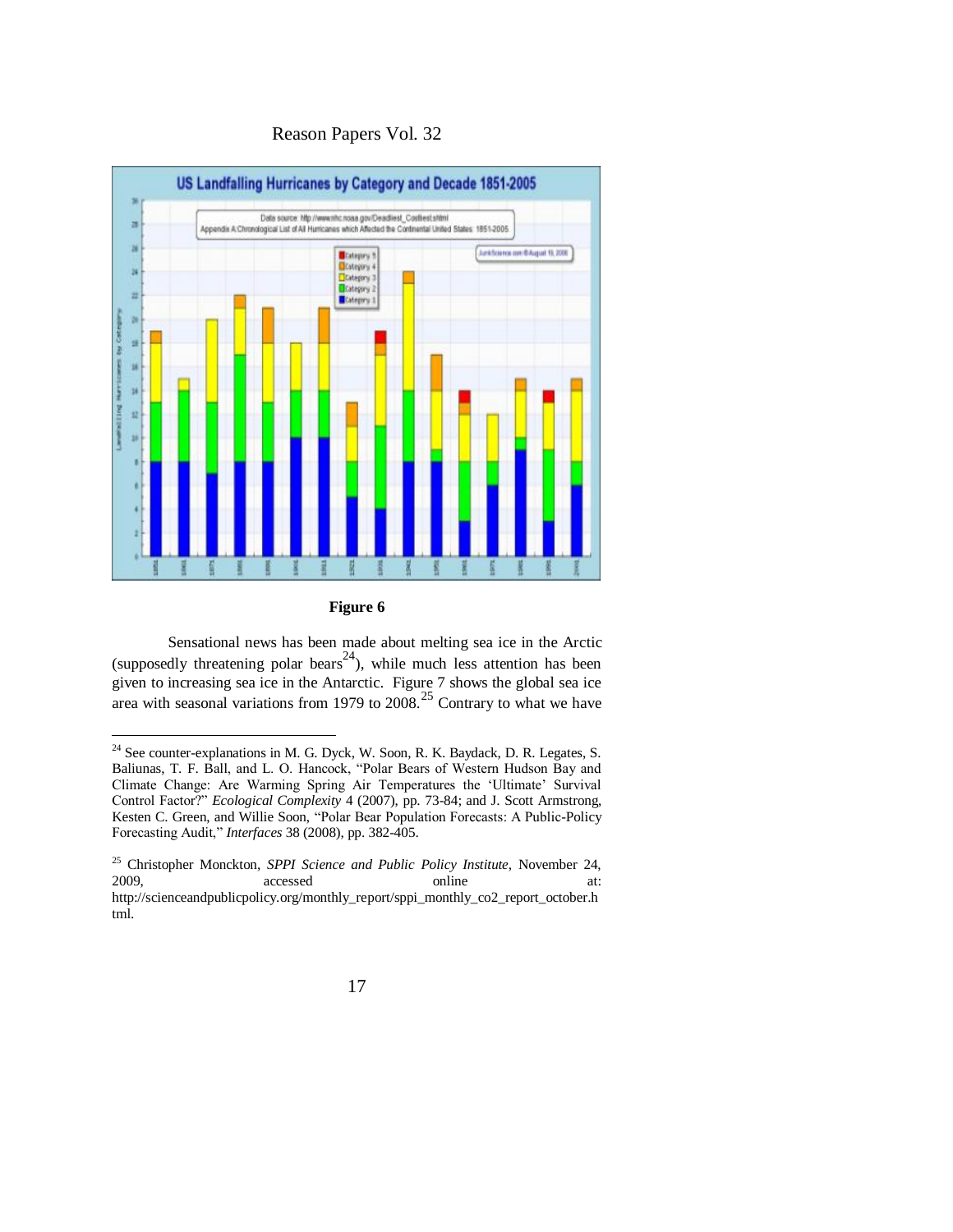been led to believe by proponents of AGW theory, Earth is not losing catastrophic quantities of ice. Note also that precise scientific records of sea ice date back to only 1979. But we know anecdotally from ships' logs and newspaper reports that much sea ice was lost in the late 1930s and early 1940s. To put this in perspective, consider that the Northwest Passage was navigated without an icebreaker between 1940 and 1942. The passage's opening in 2007 was not an unprecedented event, as some reported.<sup>26</sup>





Another frequently publicized consequence of global warming is rising sea levels, creating fears that sea water will inundate the world's coastal populations.<sup>27</sup> Extensive sea-level studies have been performed in the

<sup>26</sup> Spencer, *The Great Global Warming Blunder*, pp. 19-20.

 $^{27}$  See N. L Bindoff, J. Willebrand, V. Artale, A. Cazenave, J. Gregory, S. Guley, K. Hanawa, C. Le Quéré, S. Levitus, Y. Nojiri, C. K. Shum, L. D. Talley, and A. Unnikrishnan, "Observations: Oceanic Climate Change and Sea Level," in *Climate Change 2007: The Physical Science Basis*, *Contribution of Working Group I to the Fourth Assessment Report of the Intergovernmental Panel on Climate Change*, ed. S. Solomon et al. (Cambridge: Cambridge University Press, 2007), pp. 387-432.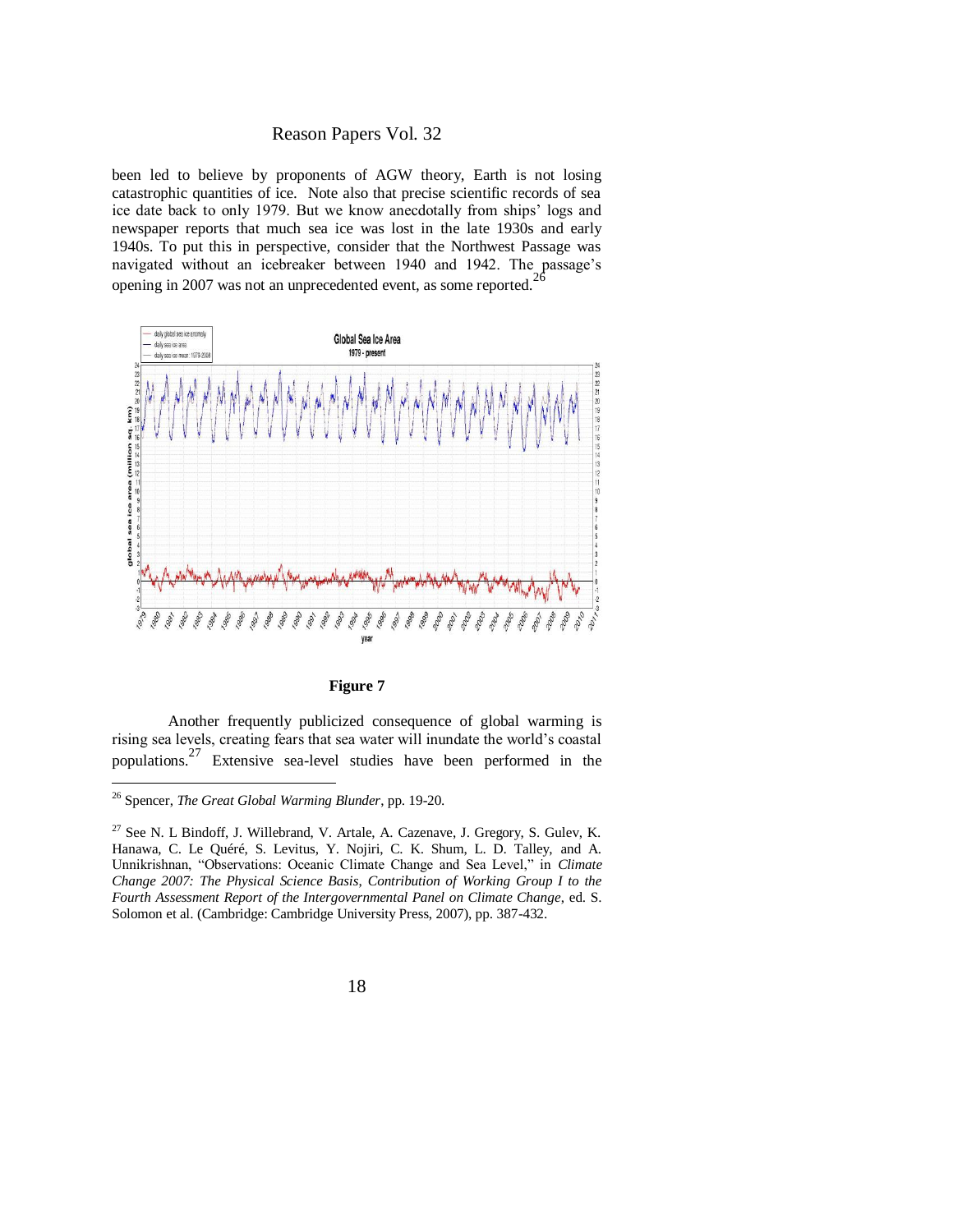Maldives because of concerns that global warming will cause sea levels to rise and submerge the islands. Nils-Axel Mörner, the former head of the Paleogeophysics and Geodynamics department at Stockholm University and former president of INQUA (International Union for Quaternary Research), has been studying sea levels for thirty-five years and sees no cause for alarm.



**Projected Sea-Level Rise in the Maldives in Meters**

#### **Figure 8**

Figure 8 shows sea-level projections for the Maldives by the IPCC and INQUA.<sup>28</sup> In Figure 8 the left vertical axis represents projected sea-level rises in meters while the bottom horizontal axis is divided into three columns. The left column contains IPCC projection curves for sea-level increases at various  $CO_2$  concentrations (WRE 1000 =  $CO_2$  at 1,000 ppm, etc.) until year

<sup>&</sup>lt;sup>28</sup> Gregory Murphy, "Interview: Dr. Nils-Axel Mörner Claims That Sea Level Is Rising Is a Total Fraud," *Executive Intelligence Review 34*, no. 5 (June 22, 2007), pp. 34-37.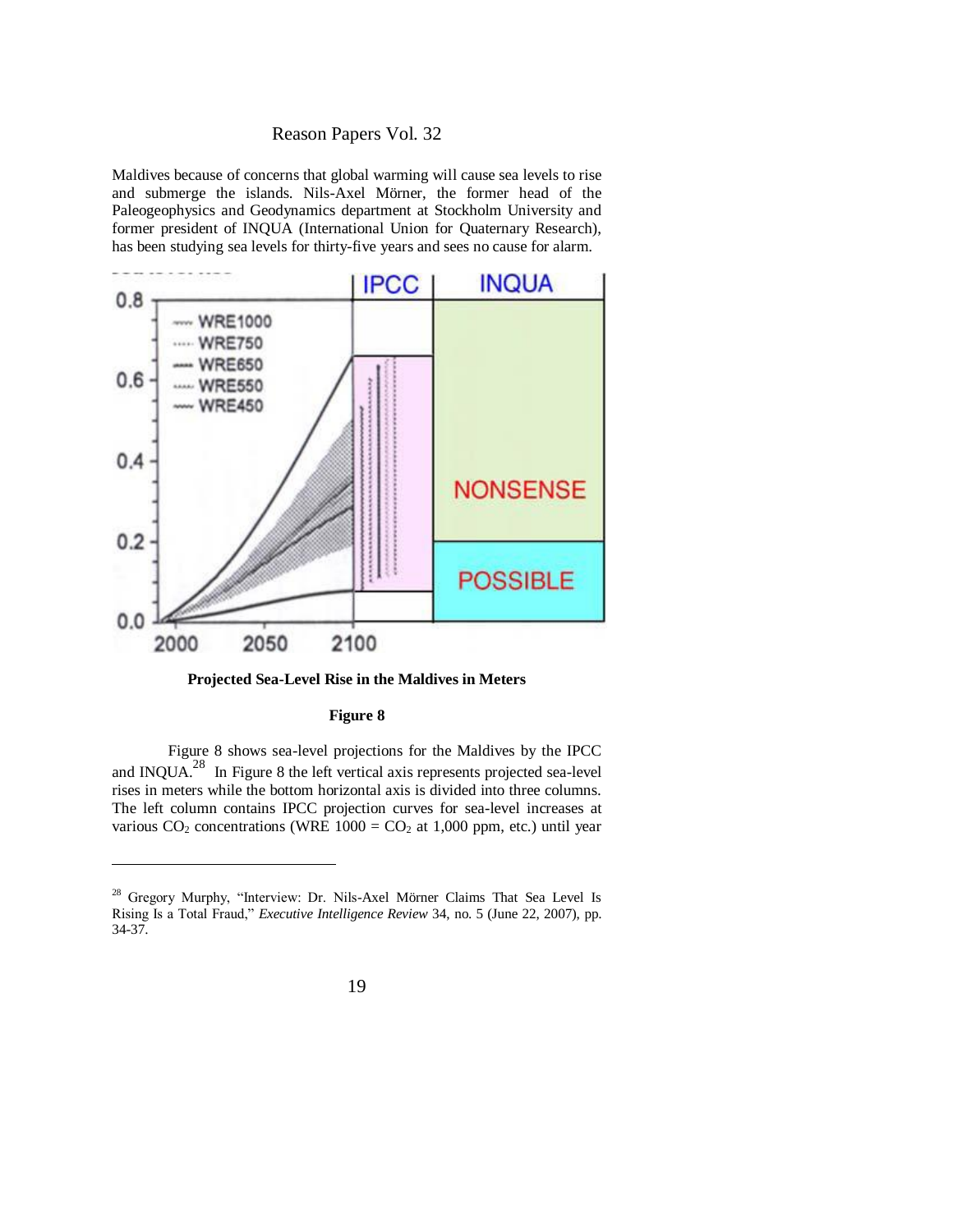2100. The second or central column simply shows a bracketing of the range of the IPCC projections, while the right column shows INQUA's response to the IPCC.

Responding to the sea-level predictions by the IPCC, Mörner says:

That is terrible! As a matter of fact, it is a falsification of the data set. Why? Because they know the answer. And there you come to the point: They "know" the answer; the rest of us, we are searching for the answer. Because we are field geologists; they are computer scientists. So all this talk that sea level is rising, this stems from the computer modeling, not from observations. The observations don't find it! I have been the expert reviewer for the IPCC, both in 2000 and last year. The first time I read it, I was exceptionally surprised. First of all, it had 22 authors, but none of them—none—were sealevel specialists. They were given this mission, because they promised to answer the right thing. Again, it was a computer issue. This is the typical thing: The meteorological community works with computers, simple computers. Geologists don't do that! We go out in the field and observe, and then we can try to make a model with computerization; but it's not the first thing.<sup>29</sup>

Mörner's comments about modeling are significant because they draw our attention to the main problem with the AGW argument. Proponents of AGW theory know that the small increases in  $CO<sub>2</sub>$  produced by human activity will not cause catastrophic warming, and, as mentioned, their theory relies on a massive positive feedback loop with water vapor. The expectation of a positive feedback loop was not unreasonable at first, since warm air can hold more water vapor than cold air can. However, solid evidence did not exist for a massive feedback loop, and negative (cancelling) feedback mechanisms such as changes in cloud cover were not properly included. This resulted in unrealistic modeling outcomes.

Studies have since suggested that water vapor is not closely linked to  $CO<sub>2</sub>$  levels.<sup>30</sup> Simply stated, the assumption that  $CO<sub>2</sub>$  would cause a massive positive feedback loop with water vapor, the backbone of global-warming theory, is in contradiction with the evidence. This explains the large systematic overestimation of warming by virtually all of the computer models used by proponents of AGW theory.

 $29$  Ibid.

<sup>30</sup> Warren Meyer, *Climate Skeptic*, November 10, 2009, accessed online at: http://www.climate-skeptic.com/phoenix.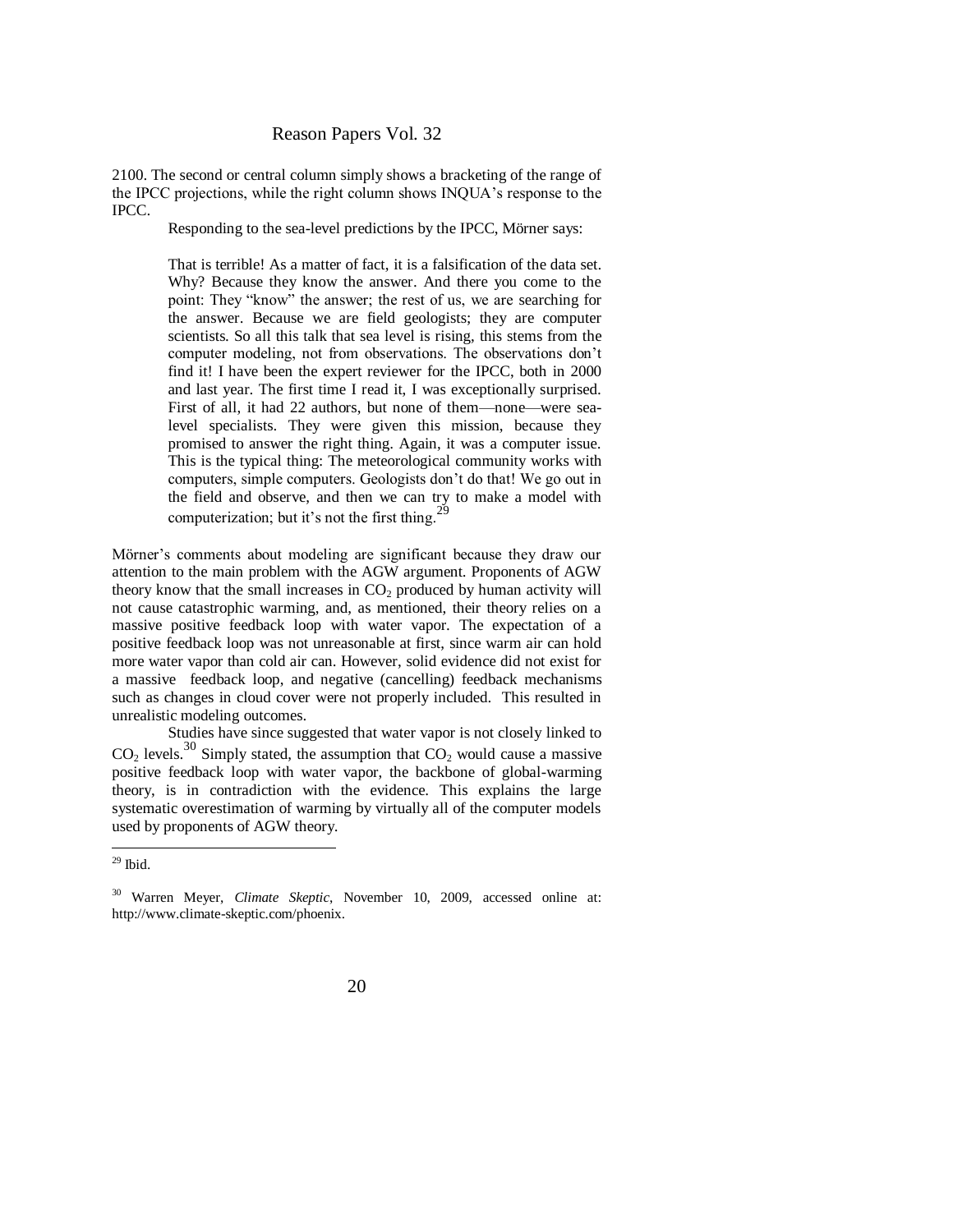We have presented just a few examples in which proponents of AGW theory have made inaccurate predictions. Many more exist. The credibility of a scientific theory depends on its predictive power. Thus AGW theory's record of prediction and the clear reasons for the record show that global-warming skepticism is justified.

So far we have considered the epistemological dimension of AGW theory. But this leads us to consider the ethical position of AGW theory proponents, some of whom fail to demonstrate the virtues of honesty and intellectual integrity. All rational inquiry, including the scientific method, is based on a moral and intellectual duty and obligation to investigate matters with an open mind and to form beliefs based on evidence. Unfortunately, there has been a culture of coercion and group-think among proponents of AGW theory, including some philosophers. James Garvey, for example, in The Ethics of Climate Change declares, "There is no room at all for uncertainty about the existence of the problem of climate change."31 Similarly, sociologist Eileen Crist says, "There is no longer even a semblance of a debate about the reality of global warming, its causes, and the climate change it has effected and portends.<sup>33</sup> Rather than inviting debate and encouraging dissent, such declarations close off legitimate debate. Likewise, the mantra that the debate is over is meant to silence and disparage opposing voices. In addition, the scare tactics involved in the injunction to "act now" ignore the fact that questioning, skepticism, and open debate are necessary for scientific progress. As John Stuart Mill argues, silencing a minority opinion harms the majority even more than the minority, for the majority may be deprived of the truth if they are wrong. And if the majority is right, then they are deprived of the chance fully to know and understand their views through spirited debate.<sup>33</sup> In line with Mill's rationale, public scrutiny of theories has traditionally been welcomed by scientists interested in learning the strengths, weaknesses, and validity of their theories. This has not always been the case among proponents of AGW theory, however.

In November 2009 unidentified persons hacked the server at the University of East Anglia's Climate Research Unit (CRU) and presented to the world voluminous personal correspondence among many of the world's leading proponents of AGW theory. The hacked emails make clear that the

<sup>31</sup> James Garvey, *The Ethics of Climate Change: Right and Wrong in a Warming World* (London: Continuum, 2008), p. 93.

 $32$  Eileen Crist, "Beyond the Climate Crisis: A Critique of Climate Change Discourse," *Telos* 141 (2007), p. 29.

<sup>33</sup> John Stuart Mill, *On Liberty* (London: Penguin Books, 1985), pp. 76-79.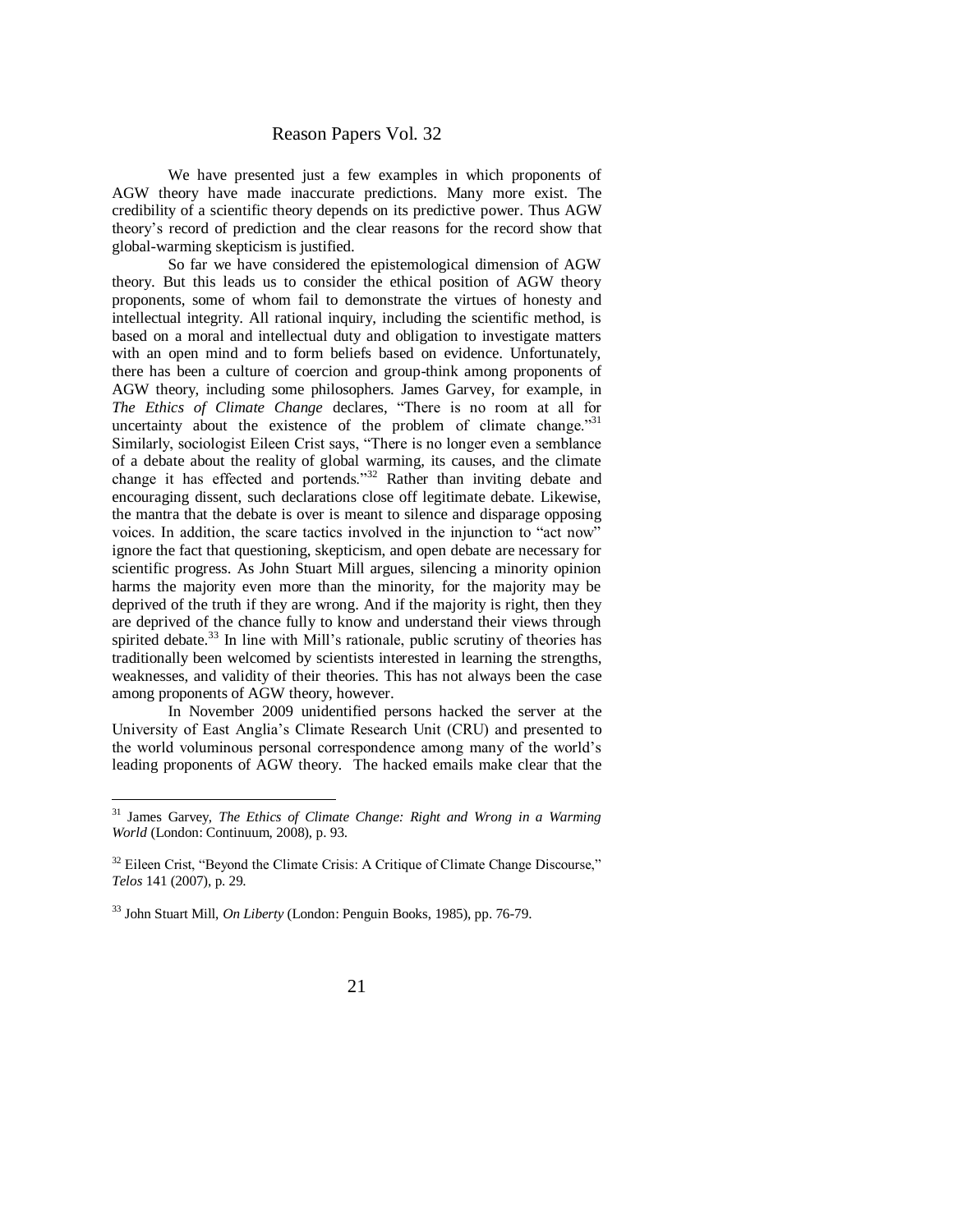CRU has denied legitimate requests for the data on which its calculations have been made. In addition, some scientists at the CRU have conspired to subvert peer review and to ostracize journals, editors, and scientists who disagree with them.<sup>34</sup> This is no way for science to proceed in a free society, or in any society for that matter.

The motivation of some proponents of AGW theory seems to be akin to the "noble lie" of Plato's *Republic*, which sought to set up the class divisions of the ideal society through the myth of the metals.<sup>35</sup> The rationale of the AGW noble lie seems to be that no harm and much good will come from perpetuating belief in AGW theory. It would seem that some politicians and scientists do not actually care whether global warming is scientific fact or not. They want it believed true because it serves their noble political purpose of pushing for environmental reform and the redistribution of wealth. Consider these representative quotations:

> Al Gore: "Nobody is interested in solutions if they don't think there's a problem. Given that starting point, I believe it is appropriate to have an over-representation of factual presentations on how dangerous (global warming) is, as a predicate for opening up the audience to listen to what the solutions are  $\ldots$  ...<sup>356</sup>

> Tim Wirth, while U.S. Senator of Colorado: "Even if the theory of global warming is wrong, we will be doing the right thing—in terms of economic policy and environmental policy."<sup>37</sup>

 $34$  The Climategate investigations that cleared the CRU were a whitewash, as even many proponents of AGW theory agree. See, for example, Clive Crook, "Climategate and the Big Green Lie." accessed online at: and the Big Green Lie," accessed online at: [http://www.theatlantic.com/politics/archive/2010/07/climategate-and-the-big-green](http://www.theatlantic.com/politics/archive/2010/07/climategate-and-the-big-green-lie/59709)[lie/59709.](http://www.theatlantic.com/politics/archive/2010/07/climategate-and-the-big-green-lie/59709)

<sup>35</sup> See Plato, *Republic*, trans. G. M. A. Grube, rev. C. D. C. Reeve (Indianapolis, IN: Hackett, 1992), 414b. Frank Furedi also mentions the noble lie in "Turning Peer Review into Modern Day Holy Scripture," accessed online at: http://www.spikedonline.com/index.php/site/article/8227/.

 $36$  Quoted in David Roberts, "An Interview with Accidental Movie Star Al Gore,"<br>
Grist Magazine. May 9, 2006, accessed online at: *Grist Magazine*, May 9, 2006, accessed online at: http://www.grist.org/article/roberts2/.

<sup>&</sup>lt;sup>37</sup> Quoted in "Climate Götterdämmerung," National Review, February 10, 2010, accessed online at: http://article.nationalreview.com/424508/climategtterdmmerung/the-editors.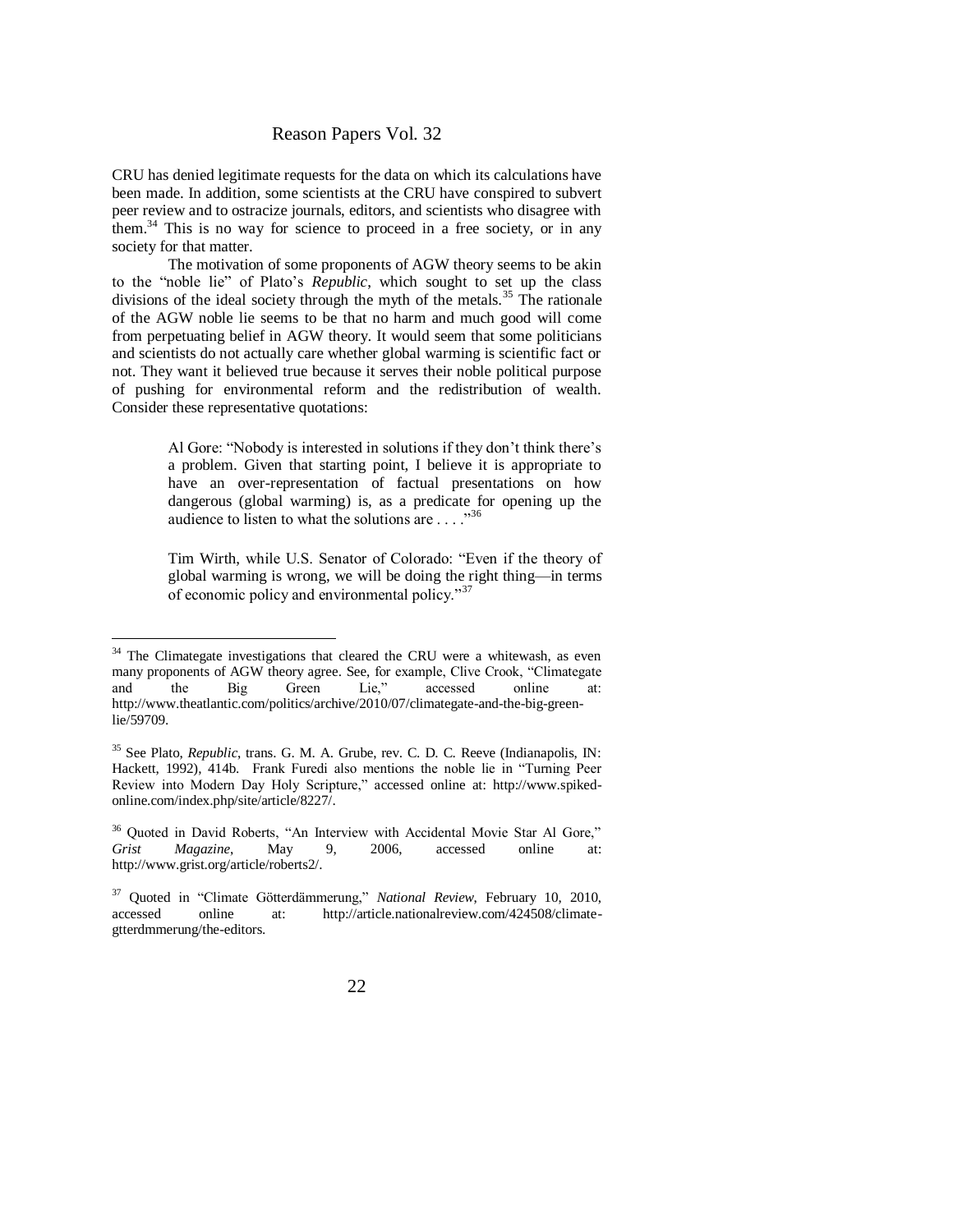Christine Stewart, while Minister of the Environment of Canada: ―No matter if the science is all phony, there are collateral environmental benefits. . . . Climate change [provides] the greatest chance to bring about justice and equality in the world.<sup>338</sup>

Stanford University climatologist Stephen Schneider: "We need to get some broad base support, to capture the public's imagination. That, of course, entails getting loads of media coverage. So we have to offer up scary scenarios, make simplified dramatic statements, and make little mention of any doubts we might have. This 'double ethical bind' we frequently find ourselves in cannot be solved by any formula. Each of us has to decide what the right balance is between being effective and being honest. I hope that means being both."39

For such politicians and scientists, this would be a "noble lie" in the sense that the end justifies the means. Even if it turns out that the science does not support the theory, we will be better off by acting on the theory. The general public cannot be trusted to survey the big-picture evidence and decide for themselves because skepticism is a highly appropriate response to such a survey. While some scientists have crossed the line in becoming political activists committed to the noble lie, others may just be unable to give up a theory in which they have become invested, much like a sheriff who continues to go after a suspect even when the exculpatory evidence exonerates the suspect. Yet other scientists are sincere, no doubt.

Proponents of AGW theory have indeed found the media eager to air their "over-representations" and "simplified dramatic statements." Global warming has been a good story, and one that fits with the politics of most mainstream media outlets. Catastrophe is always more exciting for a reporter than no catastrophe; this is simply human nature. But a true professional would fight against this tendency and not participate in creating sensation for its own sake. Unfortunately, many media outlets have consistently reported even the most ridiculous anecdotal evidence for global warming, such that the average person blames every warm day in February on global warming. Incredibly, CBS, NBC, and ABC neglected to run a single story on the hacked

<sup>&</sup>lt;sup>38</sup> Quoted by Terence Corcoran, "Global Warming: The Real Agenda," *Financial Post*, December 26, 1998, from the *Calgary Herald*, December 14, 1998.

<sup>&</sup>lt;sup>39</sup> Quoted in Jonathan Schell, "Our Fragile Earth," *Discover* (October 1989), p. 47.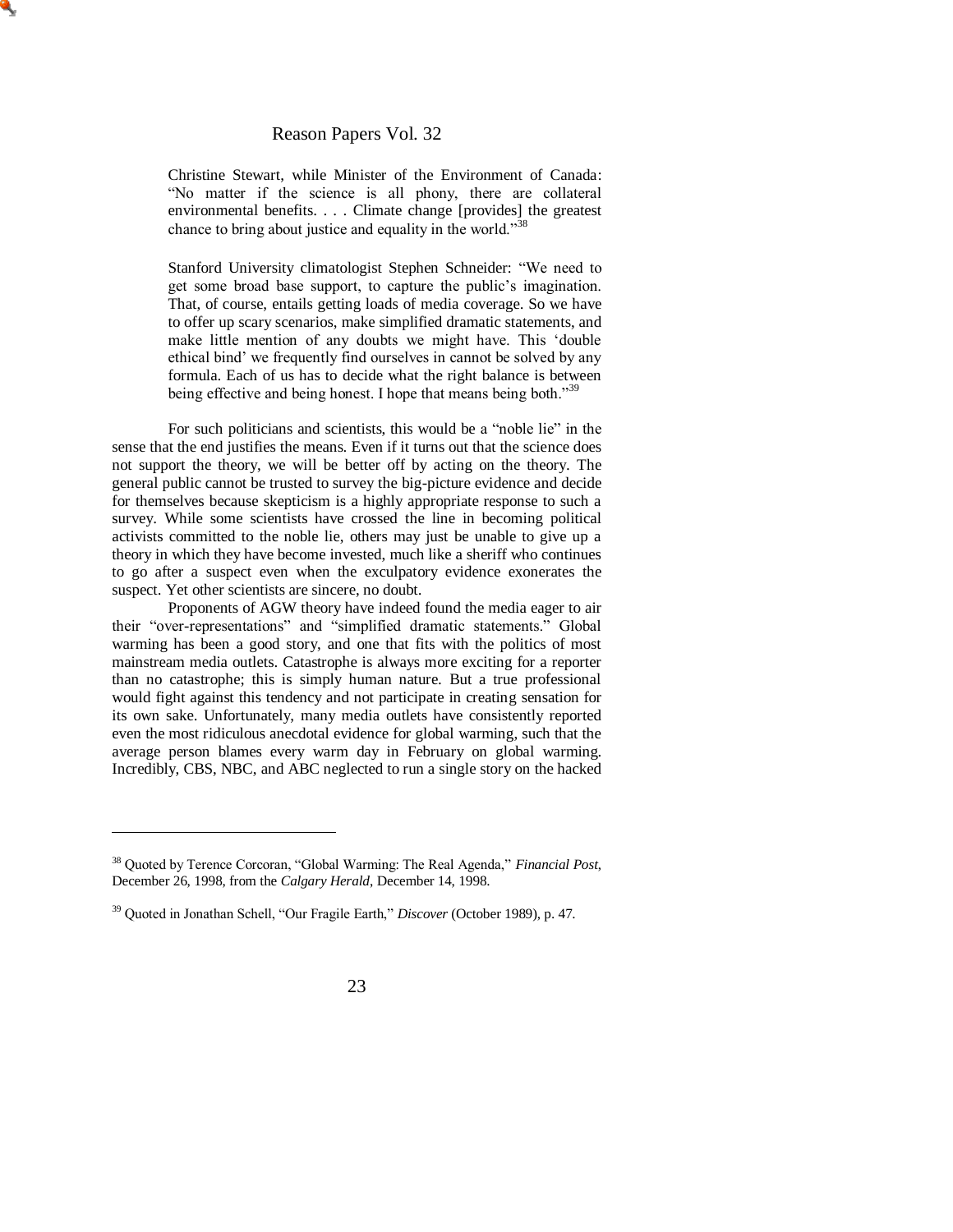CRU emails for fourteen days.<sup>40</sup> It seems likely they would have ignored the story altogether had it not been for the Copenhagen meeting which they had to report on—and which reporting necessitated some mention of the hacked emails. Of course the hacked emails themselves make for a great story, and the contents of the emails have been taken out of context and misreported by some right-wing media outlets. Indeed, there is no shortage of ignorant and embarrassing advocates on either side of the debate. However, the failure of the mainstream media to run the story suggests, perhaps surprisingly, that they are more concerned with the political noble lie than the sensational story. This is not a conspiracy, of course, just widespread bias and close-mindedness.

While some proponents of AGW theory may engage in willful deceit, charitably we must assume that most non-scientists who support AGW theory simply allow themselves to focus only on reports that confirm their views. But such willfully limited perspective cannot be condoned. Philosopher James Garvey, for example, spends much of the first chapter of *The Ethics of Climate Change* telling the reader that there is complete agreement on the scientific facts of global warming and that the IPCC can be trusted as a final authority: "There is, though, nothing like a debate among scientists when it comes to either the fact of climate change or the human role in it. $v^{41}$  Garvey assures his readers that he is not inappropriately appealing to authority, all the while doing so. The U.N. is a political body, and it is no surprise that its IPCC turned out to be a political body as well, contrary to its mission statement. Despite what Garvey and others believe, the IPCC is not the final authority on AGW theory. There is not complete scientific agreement on AGW theory, and in fact there never has been. Leading climate scientists such as Richard Lindzen (of MIT) and Roy W. Spencer (formerly of NASA) have long voiced opposition and have usually met with retribution. As Lindzen says,

> [s]cientists who dissent from the alarmism have seen their grant funds disappear, their work derided, and themselves libeled as industry stooges, scientific hacks or worse. Consequently, lies about climate change gain credence even when they fly in the face of the science that supposedly is their basis.<sup>42</sup>

<sup>&</sup>lt;sup>40</sup> "Day Fourteen and Counting," Media Research Center, December 4, 2009, accessed online at: http://www.mrc.org/press/releases/2009/20091204124643.aspx.

<sup>41</sup> Garvey, *The Ethics of Climate Change*, p. 13.

<sup>&</sup>lt;sup>42</sup> Richard Lindzen, "Climate of Fear," The Wall Street Journal, April 12, 2006, accessed online at: http://www.opinionjournal.com/extra/?id=110008220.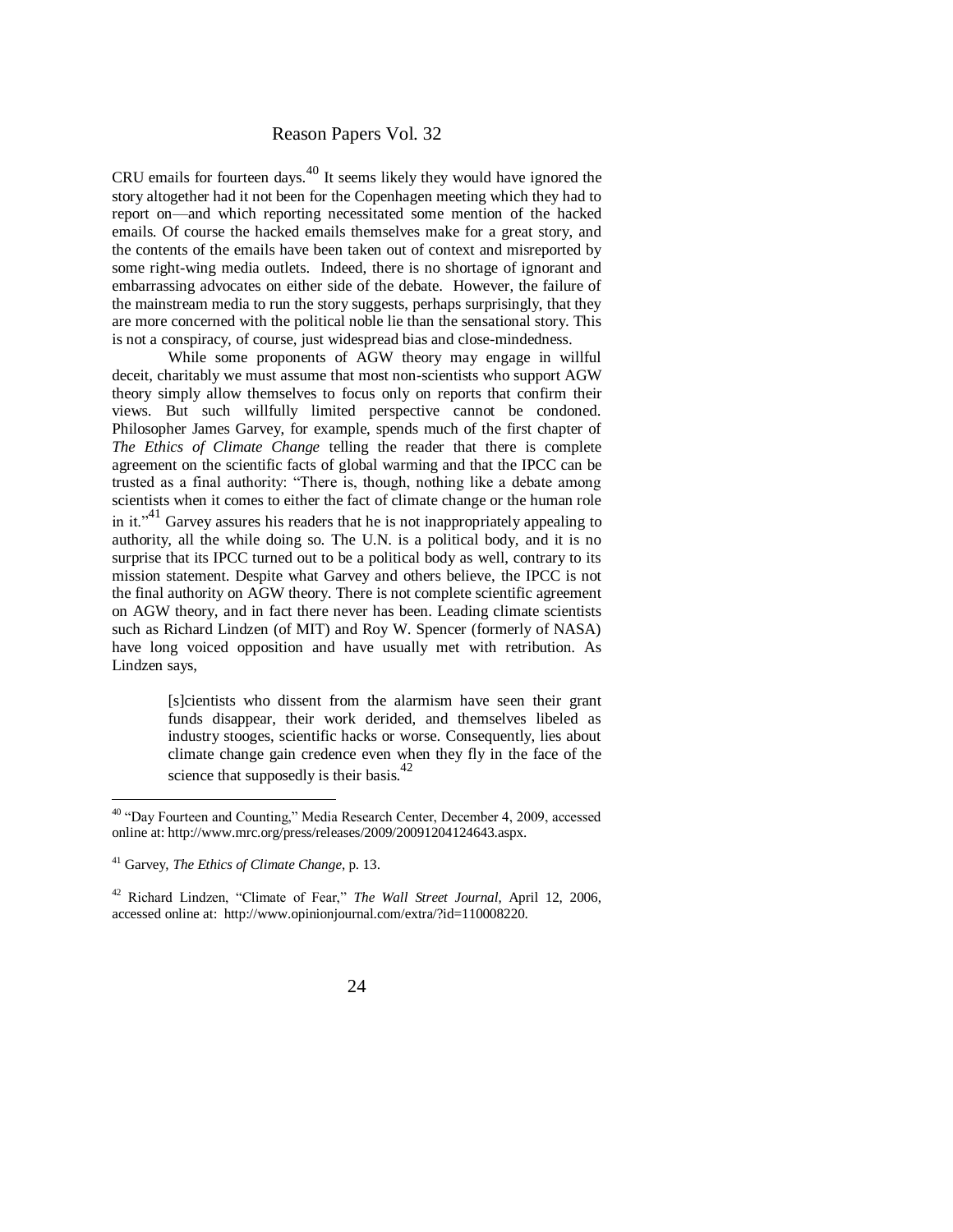While at one time many people refused to believe that this kind of subversion of dissent was taking place, there can be little doubt of it since the CRU emails have become public.

The reasons for skewing the science of global warming appear to be not just political, but economic as well. Many proponents of AGW theory denounce skeptics as "in the pocket of big oil." And indeed there have been some global-warming skeptics who have had such financial interests—but some proponents of AGW theory have their own economic motivations. The government-researcher "complex" has created a funding cycle that rewards (funds) sensational theories such as global warming and does not reward the less sensational skepticism, thereby creating a self-fulfilling feedback loop and a biased environment.<sup>43</sup> While this may not constitute "big science," careers have nonetheless been staked on the truth of AGW theory, and pride and money will be lost if the theory is disproven.

The truth is sometimes inconvenient, but we have an ethical obligation objectively to assess evidence and proportion belief to evidence. In general it is true that if a conclusion is uncertain and the action it calls for is not certainly urgent, then it would be wrong to force others to act on it urgently. Skepticism is warranted in response to the evidence presented for AGW theory; we have an ethical duty to admit that we do not have sufficient knowledge concerning AGW theory. And consequently we have a duty not to impose extreme and urgent measures and hardships, based on what we do not know, on people who do not consent to them in an informed way. Analyzing the economics of carbon cuts, Bjorn Lomborg, even while accepting AGW theory, argues that cutting carbon emissions is an ineffective way of addressing the environmental situation. As he says, "The big problem with cutting carbon emissions Kyoto-style is that it costs a lot now and does very little, far into the future.<sup> $44$ </sup> Thus, with warranted skepticism concerning the reality of AGW theory, individuals and companies should be allowed to decide policy in good conscience for themselves until such time when clear evidence is offered by the scientific community. If in the future massive carbon cuts (beyond those Lomborg criticizes as ineffective) are shown to be necessary by proof of AGW theory, and if not making those cuts has imminent, dire consequences, then we ought to make such cuts. But given the

<sup>&</sup>lt;sup>43</sup> See Jeff Kueter, "Funding Flows for Climate Change Research"

and Related Activities," in *The Marshall Institute Policy Outlook*, accessed online at: [http://www.marshall.org/pdf/materials/289.pdf.](http://www.marshall.org/pdf/materials/289.pdf)

<sup>44</sup> Bjorn Lomborg, *Cool It: The Skeptical Environmentalist's Guide to Global Warming* (New York: Alfred A. Knopf, 2007), p. 52.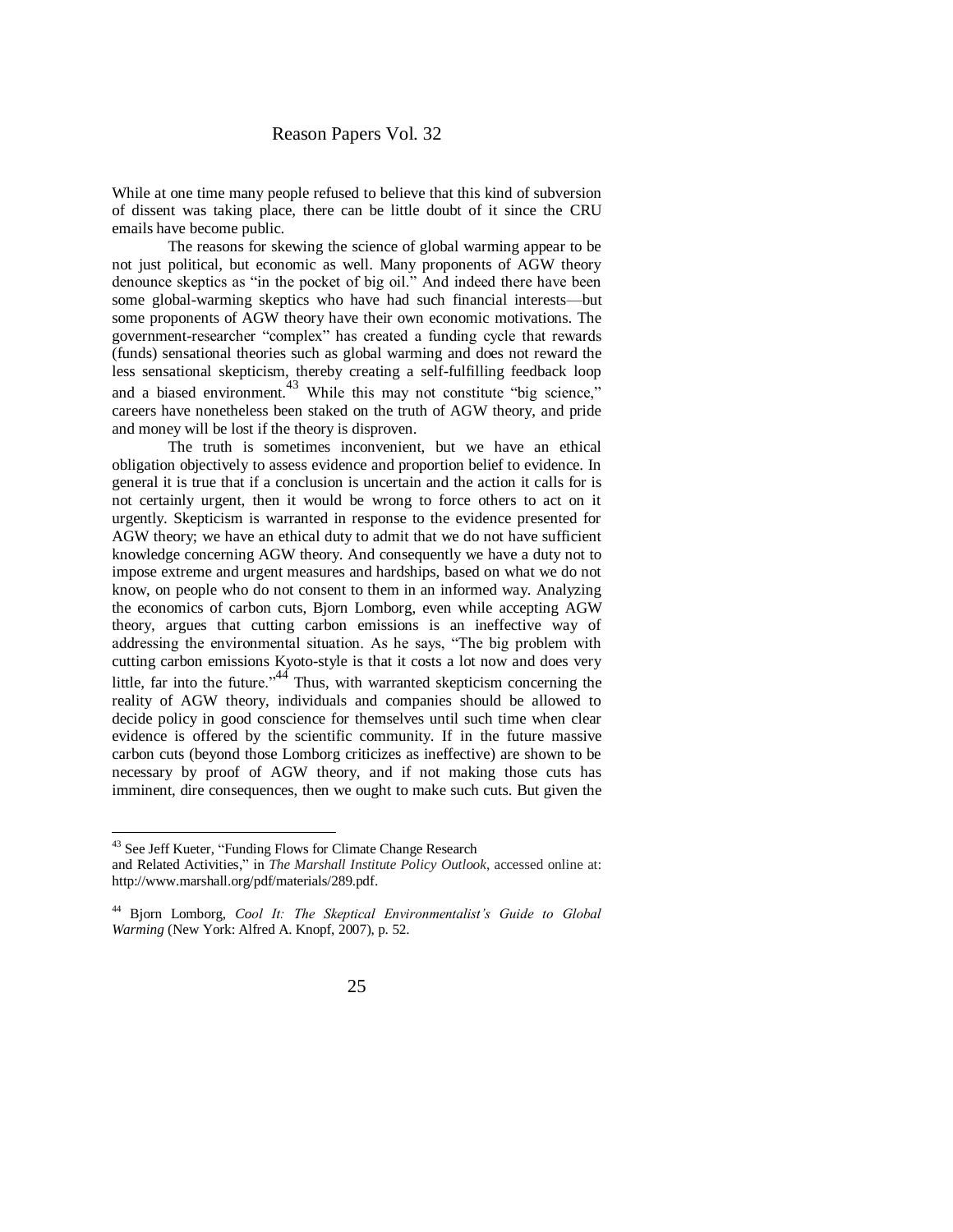current state of knowledge, urgently to rush into action in the name of science would be unethically to subvert science.

Some AGW proponents make dire predictions that might lead us to think that we should take aggressive action even if we think there is only a very small chance that AGW theory is a reality and will have dire consequences. We should certainly follow the precautionary principle to the extent that it tells us that it is "better to be safe than sorry." Along those lines, then, we should continue research into geoengineering and alternative energy sources. Geoengineering has the advantage of solving a warming problem relatively cheaply, by seeding the atmosphere with compounds that would counteract warming.<sup>45</sup> If warming is shown not to be a problem or if geoengineering can solve the problem, then the massive amount of research and money spent on carbon cuts could be spent on truly pressing problems such as malnutrition, HIV/AIDS, other diseases, and other environmental issues such as "mass extinction of species, the devastation of the oceans by industrial fishing, continued old-growth deforestation, topsoil losses and desertification  $\ldots$  and so on."<sup>46</sup>

The only clear reasons to reject geoengineering research are ideological, not scientific. As Crist says,

> [e]ven if they work exactly as hoped, geoengineering solutions are far more similar to anthropogenic climate change than they are a counterforce to it: their implementation constitutes an experiment with the biosphere underpinned by technological arrogance, unwillingness to question or limit consumer society, and a sense of entitlement to transmogrifying the planet that boggles the mind.<sup>47</sup>

Crist is not rejecting the science of geoengineering; rather, she is rejecting "the unredeemable socioeconomic reality in which we live."<sup>48</sup> Like others

<sup>&</sup>lt;sup>45</sup> On the use of sulfur dioxide, see P. J. Crutzen, "Albedo Enhancement by Stratospheric Sulfur Injections: A Contribution to Resolve a Policy Dilemma?" *Climatic Change* 77 (2006), pp. 211–20. For a clearly eco-friendly possibility, see physicist John Latham's suggestion that we could increase the reflectivity of low-lying clouds by creating more salt droplets from the ocean, in Stuart Blackman's article ―Every Silver Lining has a Cloud,‖ *Spiked*, November 14, 2006, accessed online at: http://www.spiked-online.com/index.php/site/article/2097/.

 $46$  Crist, "Beyond the Climate Crisis," p. 36.

 $47$  Ibid., p. 50.